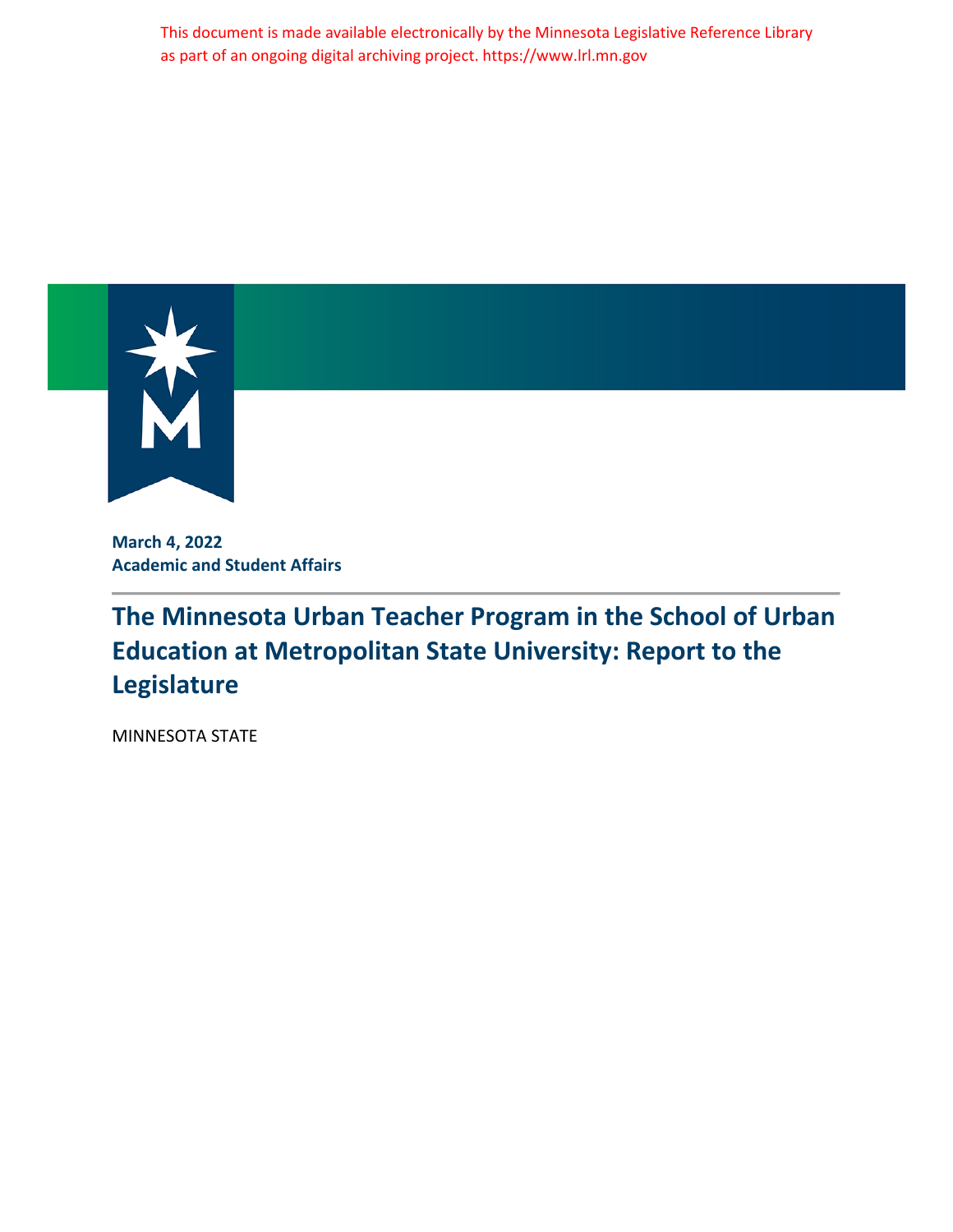

# **School of Urban Education**

## **A Progress Report to the Chairs of the Higher Education Finance Divisions of the Minnesota State Legislature**

**March 2022**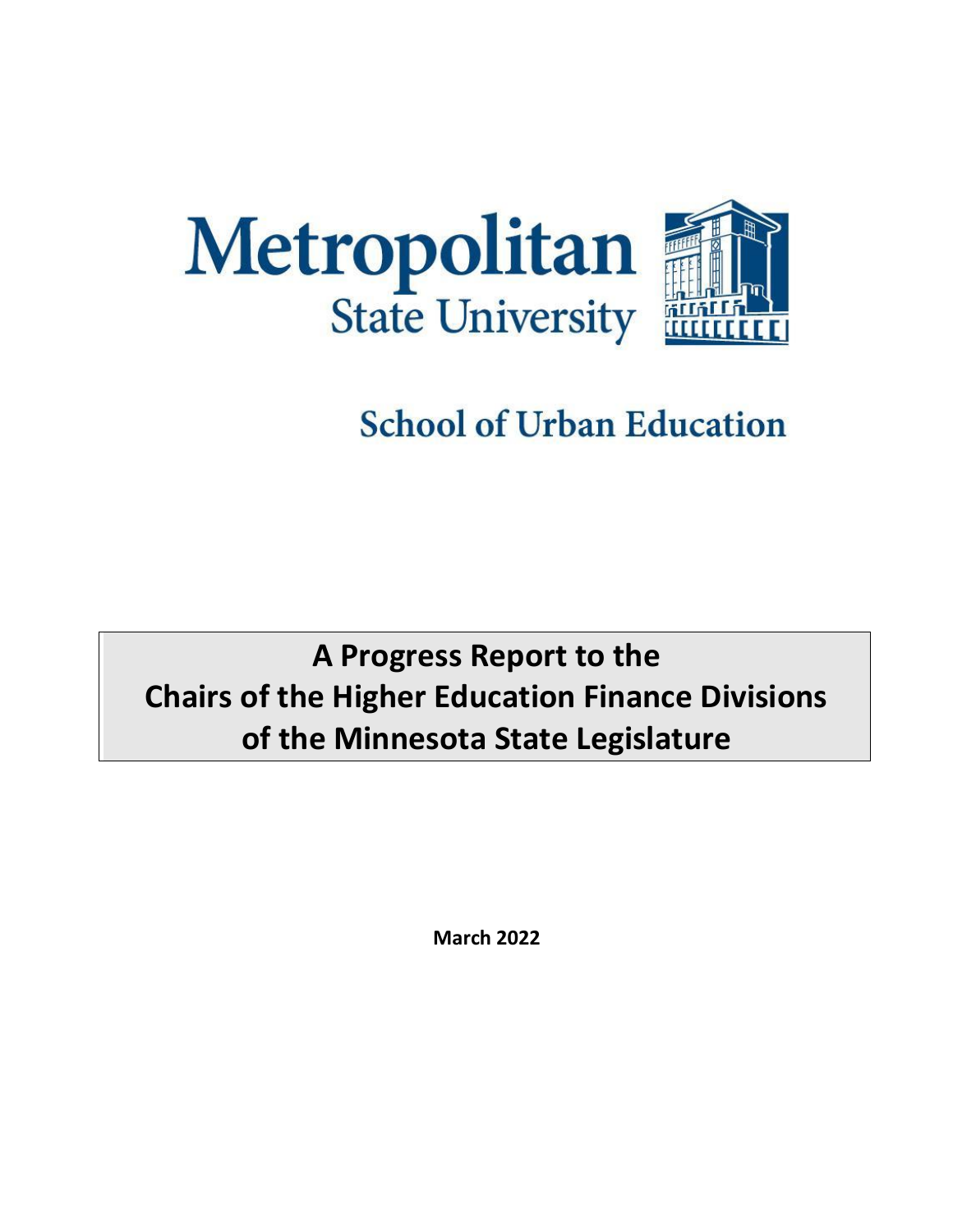### **OVERVIEW**

The School of Urban Education (UED) at Metropolitan State University is charged with the mandate of preparing racially and ethnically diverse teachers equipped with critical skills to teach in diverse classrooms in urban settings. The UED was founded in 2001 following a state legislation in 2000 that authorized Metropolitan State University to offer a new teacher education program to "meet the needs of Minneapolis, St. Paul and inner-ring suburbs". The legislation mandated Metro State to enroll at least 50 percent teacher candidates of color with hopes of building a diverse and stable teacher workforce.<sup>1</sup> Today, the UED is accredited by the Professional Educator Licensing and Standards Board (PELSB) and offers undergraduate and graduate degree programs leading to teacher education licensure in a number of fields.<sup>2</sup> The mission of UED is to increase the number and percentage of teachers of color or American Indian teachers (TOCAIT) in the Twin Cities metro area, thus providing K-12 students with more equitable access to diverse teachers.

The UED has been committed to prepare and retain highly qualified racially and ethnically diverse teachers for academically and linguistically diverse PreK-12 classrooms in the metro area. Certainly, the number and percentage of TOCAIT enrolled in the UED have been on the increase over the years. Today, majority (52%) of the students enrolled in UED are people of color or American Indian; surpassing the expected enrollment goal of 50 percent teacher candidates of color set by the Legislature in 2000. This milestone has been achieved without continued earmarked program funding from the Legislature, without a dedicated program recruiter, and without implementing admission quotas. Admittedly, UED works in collaboration with community colleges throughout the Twin Cities metro area and several school districts to recruit, prepare, and mentor teachers of color. Of the 31 teacher preparation programs in the state, the Metro State teacher preparation program, though much younger, has grown to become the 13<sup>th</sup> largest overall teacher preparation program in the state (Table 1). Clearly, UED prepares a significantly higher number and percentage of TOCAIT compared to the top 15 largest teacher preparation programs in the state.

<sup>1</sup> According to the Supply and Demand of Teachers in Minnesota 2021 Biennial Report published by PELSB, there were 6,090 (5.64%) teachers of color and indigenous teachers in the state during the 2019-2020 school year. Data from the Minnesota Department of Education show that in 2020-21, there were 317,173 are students of color representing 36 percent of the student population. Of the 40,420 teachers in the Twin Cities Metro Area, 4,886 (12.1%) are teachers of color or Indigenous teachers while 236,325 (48.0%) students in metro area schools are of color or American Indian.

<sup>2</sup> Current UED majors include: (i) Early Childhood Education, (ii) Elementary Education, with Pre-Primary Endorsement, (iii) Secondary Education - Life/General Sciences, Mathematics, English/Communication Arts & Literature, Social Studies, (iv) English as a Second Language, and (v) Special Education.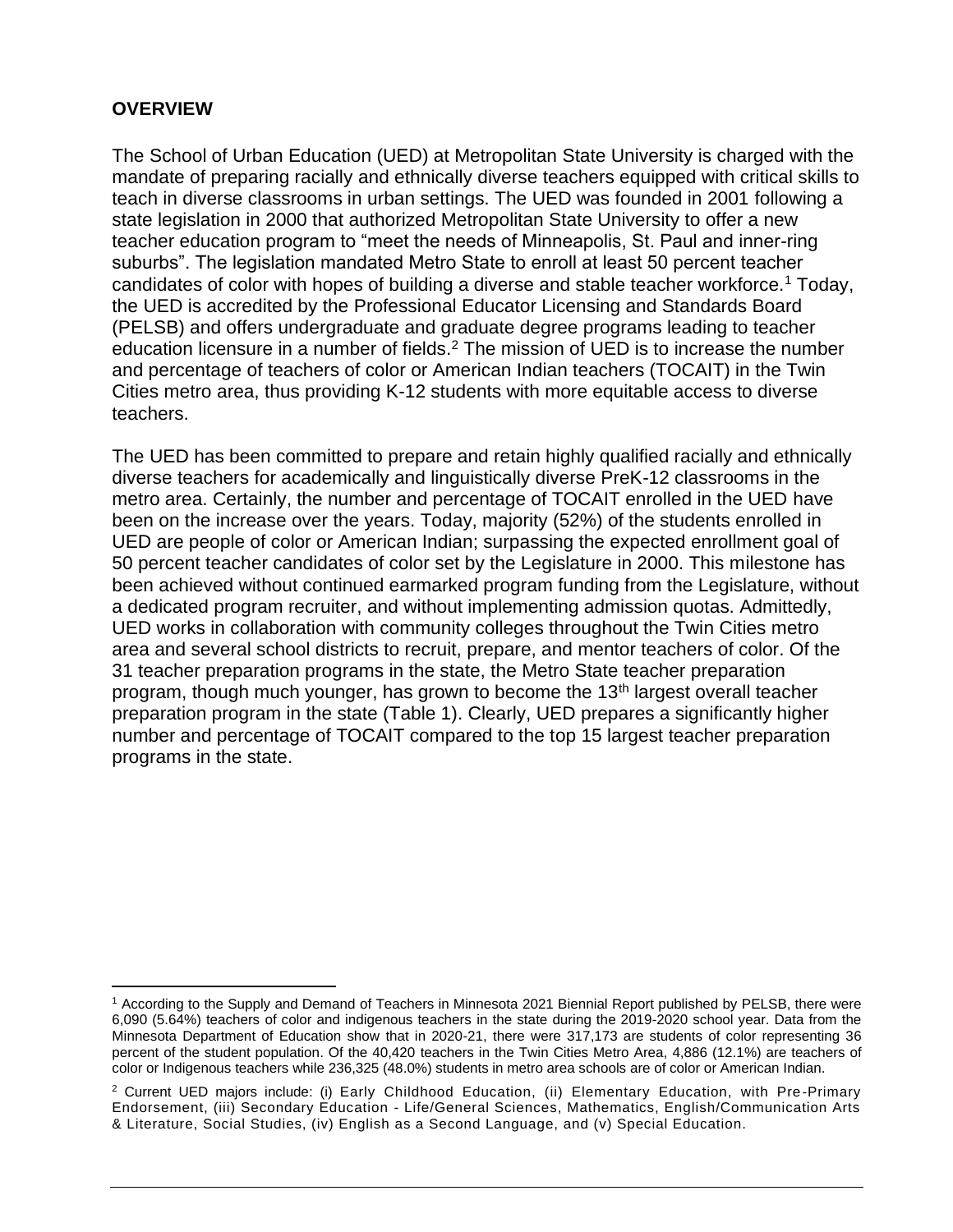| Program                   | <b>Total</b> | <b>White</b> | American<br>Indian | <b>Asian</b>   | <b>Black</b>   | <b>Hispanic</b>  | <b>Pacific</b><br><b>Islander</b> | Multi-Racial Unknown |                      | <b>Total TOCAIT</b><br><b>Enrolment</b> | %TOCAIT<br><b>Enrolment</b> |
|---------------------------|--------------|--------------|--------------------|----------------|----------------|------------------|-----------------------------------|----------------------|----------------------|-----------------------------------------|-----------------------------|
| St. Cloud State           | 1234         | 1027         | $\overline{2}$     | 38             | 52             | 53               | 0                                 | 51                   | 11                   | 207                                     | 17%                         |
| <b>MN State-Mankato</b>   | 1132         | 972          | $\overline{2}$     | 27             | 29             | 63               | 0                                 | 31                   | 8                    | 160                                     | 14%                         |
| Winona State              | 740          | 681          | 9                  | 8              | $\overline{7}$ | 13               | $\mathbf{0}$                      | 13                   | 9                    | 59                                      | 8%                          |
| U of M - Twin Cities      | 711          | 577          | 1                  | 49             | 16             | 36               | 0                                 | 21                   | 11                   | 134                                     | 19%                         |
| U of M - Duluth           | 647          | 599          | $\mathbf{1}$       | $6\phantom{1}$ | 13             | 12               | $\overline{2}$                    | 8                    | $6\phantom{1}$       | 48                                      | 7%                          |
| Bemidji State             | 602          | 568          | $\overline{7}$     | 6              | $\overline{7}$ | $\overline{2}$   | 1                                 | 8                    | 3                    | 34                                      | 6%                          |
| <b>MN State-Moorhead</b>  | 596          | 561          | $\overline{2}$     | $\overline{4}$ | $\overline{4}$ | $\overline{7}$   | $\mathbf{0}$                      | 11                   | $\overline{7}$       | 35                                      | 6%                          |
| <b>Bethel University</b>  | 492          | 437          | 4                  | 17             | 5              | 9                | 3                                 | 8                    | 9                    | 55                                      | 11%                         |
| <b>Luther College</b>     | 480          | 441          | $\mathbf{1}$       | 12             | 11             | 13               | $\mathbf 0$                       | $\overline{2}$       | $\mathbf 0$          | 39                                      | 8%                          |
| Southwest State           | 416          | 394          | 3                  | 6              | $6\phantom{1}$ | $6\phantom{1}$   | 1                                 | $\mathbf 0$          | $\mathbf 0$          | 22                                      | 5%                          |
| <b>Hamline University</b> | 394          | 274          | $\mathbf{0}$       | 34             | 21             | 17               | $6\phantom{1}$                    | 20                   | 22                   | 120                                     | 30%                         |
| Augsburg College          | 390          | 237          | $\overline{2}$     | 18             | 49             | 16               | 0                                 | 20                   | 48                   | 153                                     | 39%                         |
| <b>Metropolitan State</b> | 389          | 171          | $\overline{2}$     | 49             | 107            | 34               | $\mathbf{0}$                      | 25                   | $\blacktriangleleft$ | 218                                     | 56%                         |
| U of St. Thomas           | 382          | 262          | 1                  | 17             | 30             | 10               | 0                                 | 18                   | 44                   | 120                                     | 31%                         |
| Concordia-St. Paul        | 287          | 219          | $\mathbf{1}$       | 25             | 17             | $\boldsymbol{8}$ | $\mathbf{0}$                      | 12                   | 5                    | 68                                      | 24%                         |
| Sub-Total Top 15          | 8,892        | 7,420        | 38                 | 316            | 374            | 299              | 13                                | 248                  | 184                  | 1,472                                   | 17%                         |
| <b>Total State</b>        | 10,576       | 8,876        | 39                 | 372            | 403            | 357              | 13                                | 269                  | 227                  | 1,700                                   | 16%                         |

## **Table 1: Top 15 Largest MN Teacher Prep Institutions and Their Enrollment of TOCAIT Candidates<sup>3</sup>** (2020 Title II Reporting Year, AY18-19)

<sup>&</sup>lt;sup>3</sup> Data compiled above from publicly reported data in the 2020 Federal Title II Report, in AY2018-19. For this reporting year, there were 1,700 teachers of color and American Indian teacher candidates enrolled across 30 Minnesota teacher preparation programs -- they represented just 16 percent of 10,576 total enrolled candidates in the state yet K-12 students of color and American Indian students represented 38 percent of all students. During FY21, the top 15 teacher preparation programs listed above enrolled 1,700 TOCAIT candidates, about 87 percent of all TOCAIT candidates in the state.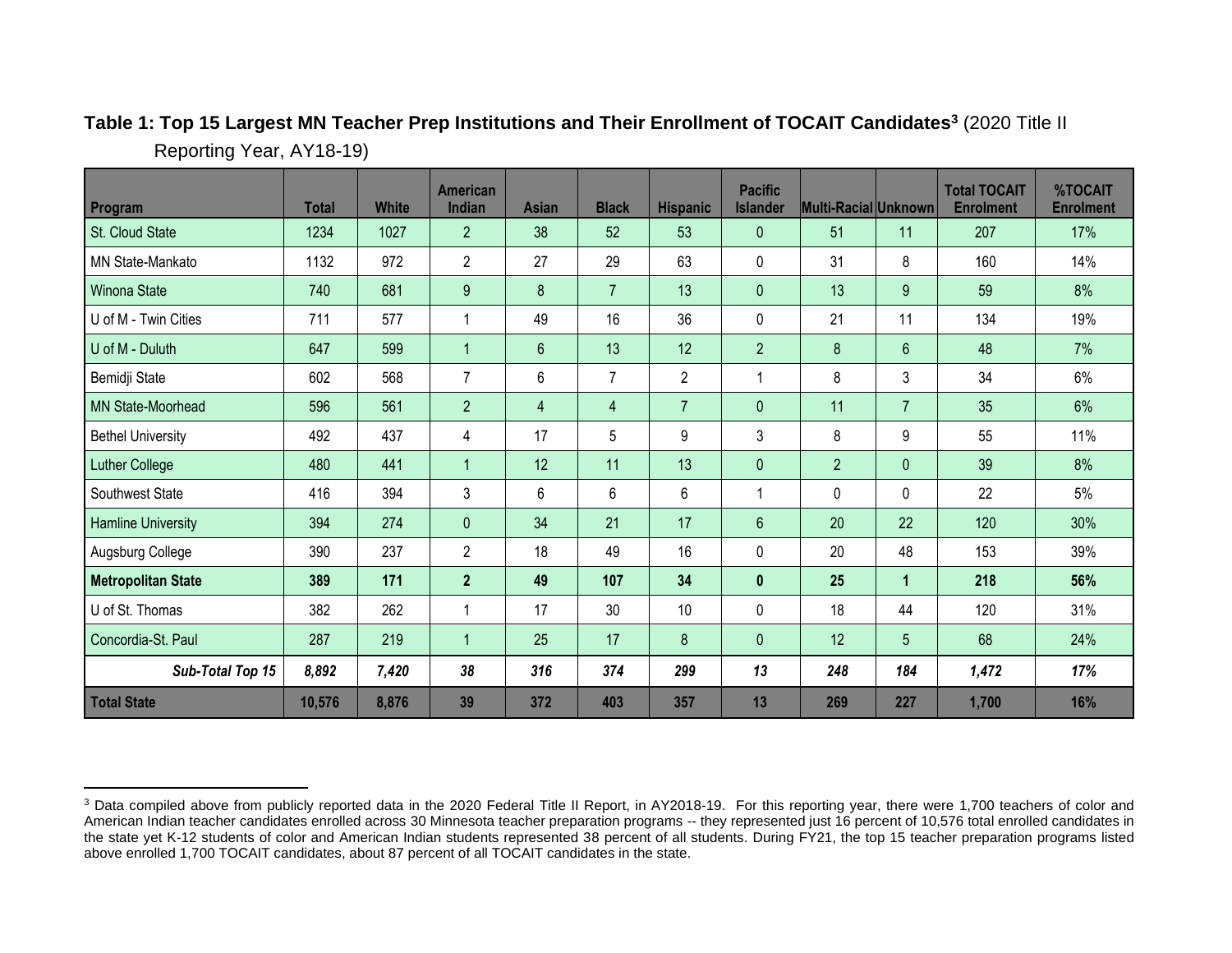Despite this progress, financial constraints ensure that many teachers of color or American Indian teacher candidates take longer to or simply do not successfully complete their program.<sup>4</sup> Admittedly, increasing the number of teachers of color requires intentional preparation and hiring, providing ongoing support, and addressing college affordability. To this end, UED prioritizes seeking funding to alleviate the financial constraints that TOCAIT candidates often experience during and prior to student teaching. During FY21, Metropolitan State University was awarded a total of \$288,000 from the Collaborative Urban and Greater MN Educators of Color (CUGMEC) grant program to support efforts to recruit, retain, and induct teacher candidates who are of color or who are American Indian. Money from the grant was used to award tuition scholarships to 180 TOCAIT candidates to cover course credits. In addition to tuition scholarships, a total of 13 TOCAIT candidates who did not receive the state teacher candidate grant or other scholarships were awarded tuition scholarships for all student teaching credits during FY21. Of the 78 teacher candidates who graduated in FY21, 40 were TOCAIT candidates, and all of them graduated after successfully registering for their student teaching. In addition, some of the grant money was used to provide intensive teacher preparation support programs including tutoring support, exam fee vouchers, and other supports to ensure teachers of color successfully complete preparation programs.

In fall 2021, several partnering school districts included Metro State Urban Teacher Program in their grant applications for Grow Your Own state grants and two of 11 districts receiving grants had Metro State included. In late 2021, the University and UED were excited to get the news of receiving a \$1 million donation from a benefactor to be used over four years to support the recruitment, retention and success of teachers of color in UED. A veteran faculty member was also hired to serve as the next dean of UED starting in January 2022. The unit will now have stability and be able to continue building upon its strengths and successes in making improvements and growth for the future rather than experiencing another challenging transition with leadership. Importantly, legislative support will be key in recruiting and retaining more TOCAIT candidates. Dedicated program funding will support educator preparation programs, among other provisions to address early outreach and preparation. Financial support, community support, and mentorships will be critical in drawing in more educators of color too and in turn, inspire more prospective students to enter the field. **CONTINUED OUTCOMES RELATED TO THE 2000 LEGISLATURE'S TARGET OF THE PROGRAM ENROLLING AT LEAST 50% STUDENTS OF COLOR** 

<sup>4</sup> Internal UED data reveal that students of color and American Indian students take longer to complete their programs, assume more debt, and are less likely to engage in unpaid labor by resigning from their paid employment in order to complete the mandatory 12–15-week unpaid full-time student teaching period. Student teaching tuition and fees costs range from \$2,164 (undergraduate) to \$3,522 (graduate), not including required exam and edTPA expenses.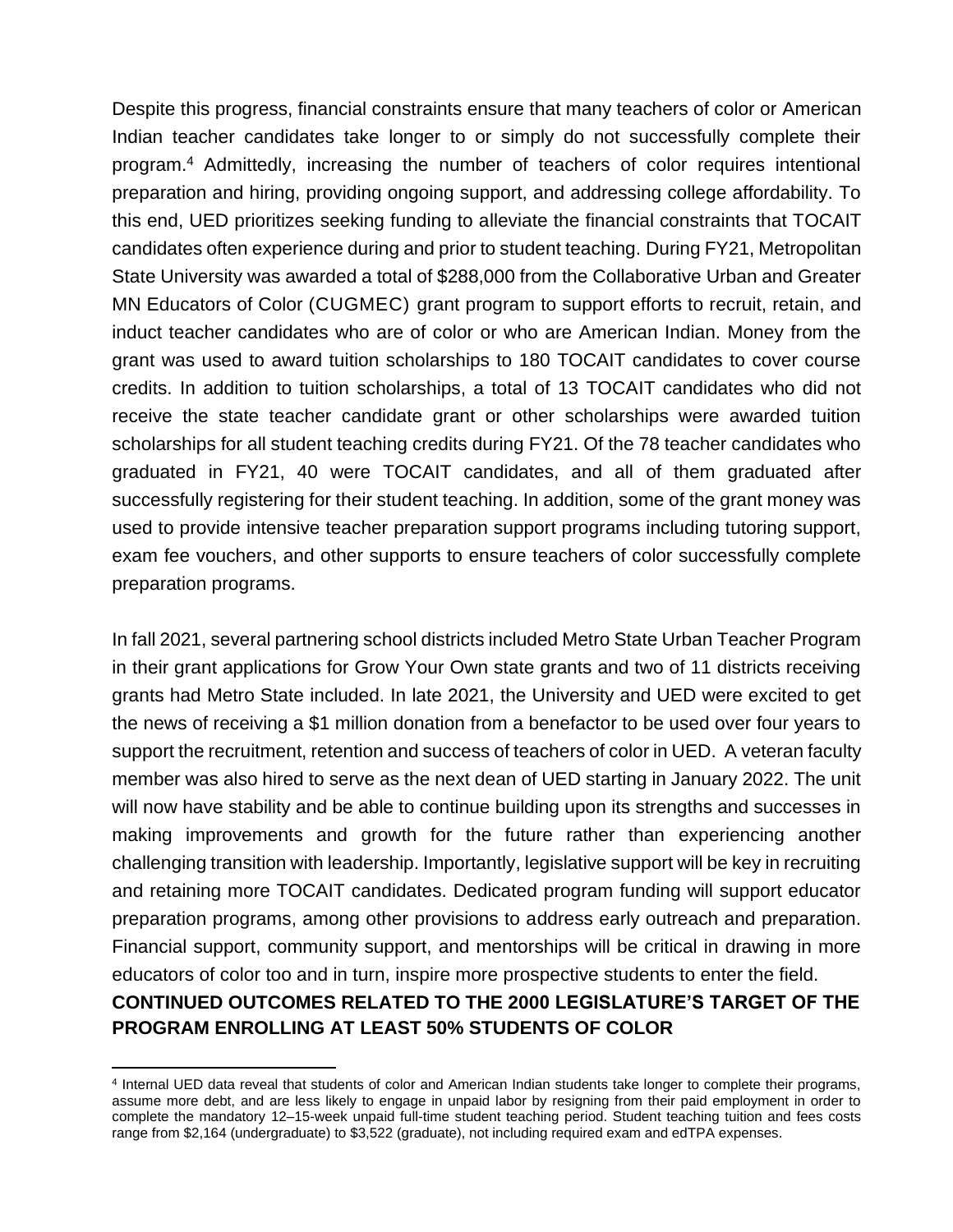**Enrollment:** Over the years, the number and percentage of students of color enrolled in the program has been on the increase. As shown in Figure 1, much of this growth has largely been experienced among teacher candidates of color or American Indian. The number of students of color increased from 127 in 2013 to 212 in 2020. During academic year 2020- 21, we had 170 students of color or American Indian candidates taking the required coursework ranging from content and methods classes to student teaching (a 34% increase since 2012-13) and they represent about 52 percent of all teacher candidates enrolled in the program. Using CUGMEC grant monies, UED has been able to provide direct support in form of tuition scholarships covering at least 6 credits each to all fully admitted and enrolled UED teacher candidates of color or American Indian teacher candidates prior to student teaching. In addition to the tuition scholarship, a total of 18 TOCAIT candidates who did not receive the FY21 Office of Higher Education (OHE) student teaching grant were awarded tuition scholarships using CUGMEC funds to cover the cost of all student teaching credits. In part because of the CUGMEC grant, the number of TOCAIT candidates slightly increased from 195 in 2019 to 212 in 2020, but declined to 170 in 2021 possibly because of Covid-19. Despite the overall increased enrollments over the years, the UED is currently facing declining enrolment, more so in the mathematics and science licensure programs.



**Figure 1: UED Student Enrollment Trends Comparing SoC and Whites, FY14-21**

Clearly, UED has maintained a healthy enrollment of students of color or American Indian students over the last decade. Figure 2 shows the number and percentage of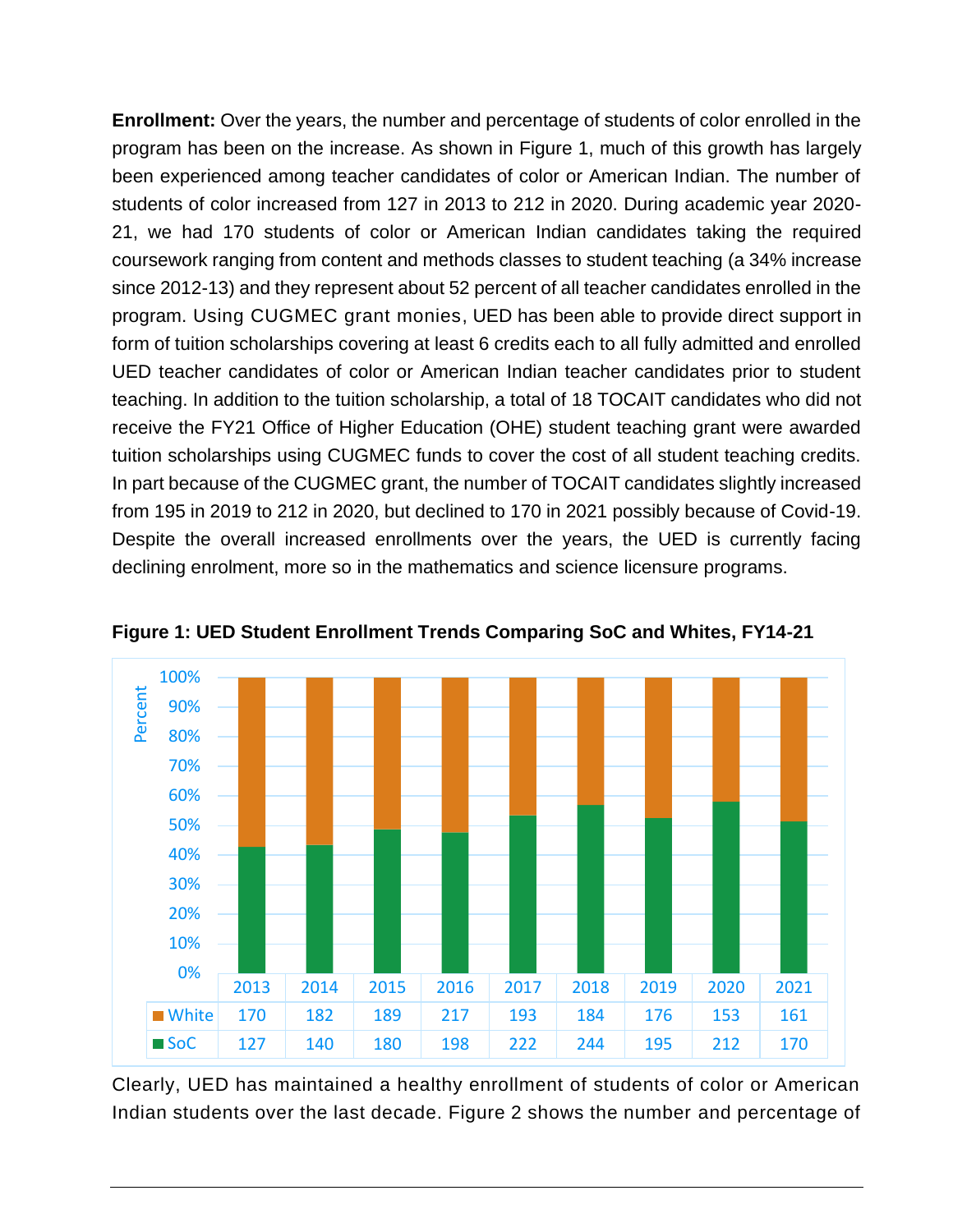students of color admitted and enrolled in UED in FY21. With minimal scholarship support, UED has attracted historically underrepresented groups including Latinos, Black/African Americans, American Indians, and Asians. Today, a majority (52%) of the students enrolled in the UED are people of color or American Indian. However, a nearterm issue is with uncertainty in enrollment outcomes following the Covid-19 pandemic. The pandemic compounded existing struggles and added new hurdles for aspiring educators culminating in a declined enrollment.





Nonetheless, the UED has implemented a number of support practices to retain diverse candidates including, (i) *Early intrusive advising*: professional academic advisors, preview days & admission orientation; (ii) *Continuous intrusive advising*: faculty advisors, academic standing automated reports and early alert system, and required Progress Checks 1 & 2; (iii) *Culturally responsive curriculum*: start with pre-professional coursework before admission, including policy that student complete an Ethnic Studies course for admission; (iv) *Academic support*: Write to Teach initiative, test preparation for MN NES Essential Academic Skills exams, new SET initiative ("Success Engagement Team"); (v) *Financial support*: CUGMEC, university and foundation scholarships, OHE grant; and (vi) *Data Analysis*: Always looking at data from admission to completion with a racial/ethnic lens to ensure we are reaching our goals and closing opportunity gaps.

**Student Teaching:** Prospective teacher candidates in Minnesota must complete a degree at an approved teacher preparation school, gain field experiences and complete student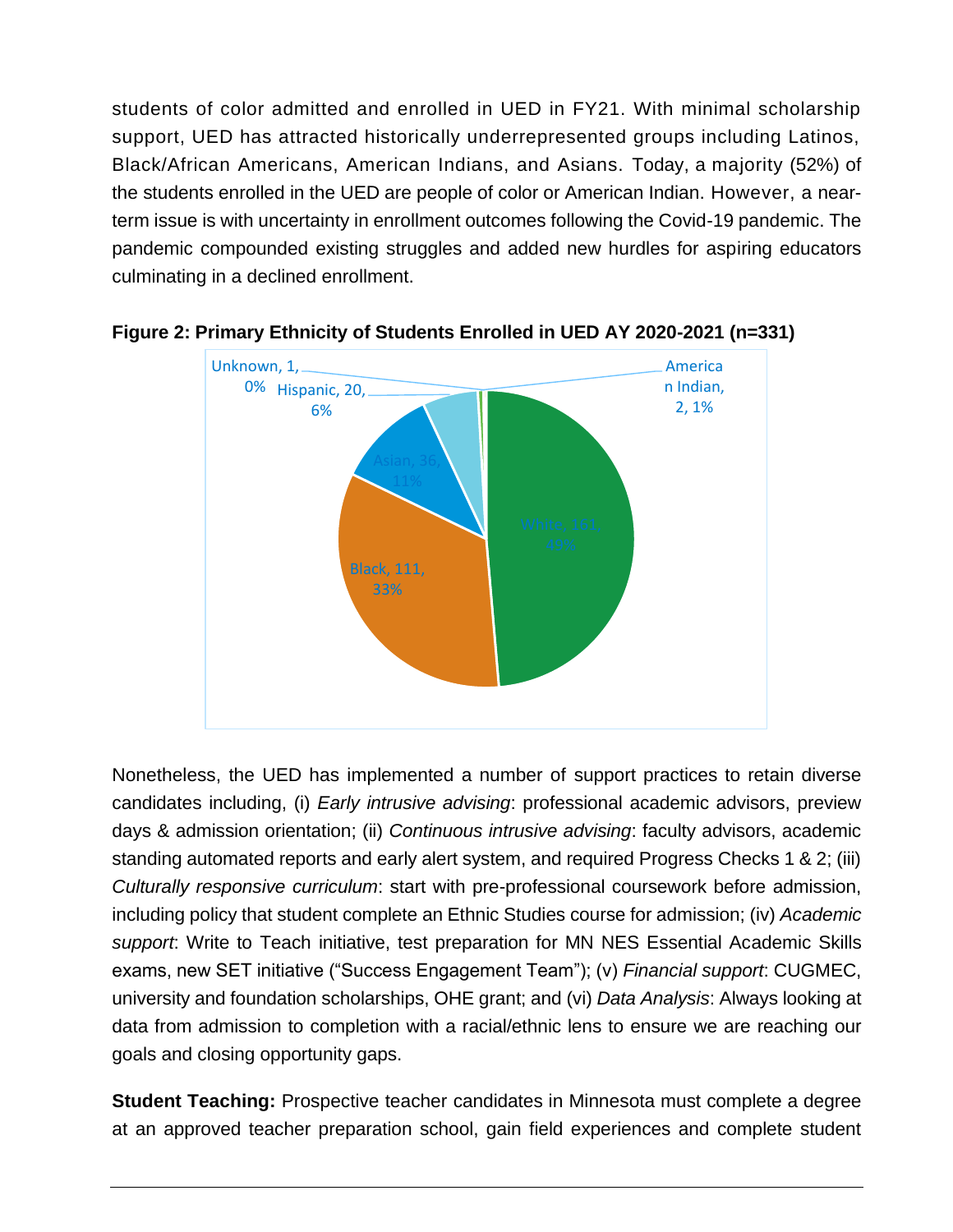teaching under a teacher licensed in the field the candidate is seeking licensure. All UED licensure programs incorporate a wide range of ongoing field experiences for teacher candidates to hone skills and knowledge required in the SEPs. Increasingly, the number of TOCAIT candidates who complete student teaching has been on the increasing trend (Figure 3) because of financial support provided. However, the sudden decline in the number of candidates who completed their student teaching was occasioned by the Covid-19 pandemic.<sup>5</sup> Students were affected by limited access to technology and Wi-Fi networks as college pivoted to remote learning because of COVID-19. Of the 53 teacher candidates who successfully completed student teaching requirement for licensure during the academic year, 29 (54%) were students of color or American Indian. Thus, we have closed the achievement gap of program completion that troubled UED for years as disparate percentages of TOCAIT candidates could not afford to student teach at the end of their academic studies. Most remarkably, of the 29 TOCAIT candidates who successfully completed their program in 2020-2021, a total of 18 who did not receive the OHE student teaching grant were awarded tuition scholarships through the CUGMEC grant for all their student teaching credits.



**Figure 3: UED Program Completers by Race as a Percent (%) (FY14–21)** 

**Graduated:** In order to graduate, UED teacher candidates in early childhood, elementary and special education must complete required coursework, practicum

<sup>&</sup>lt;sup>5</sup> The closure of the K-12 learning institutions to contain the spread of COVID-19 greatly interrupted student teaching; teacher candidates were not able to fulfil their in-person practicum requirements as student-teachers in schools or complete their edTPA portfolios.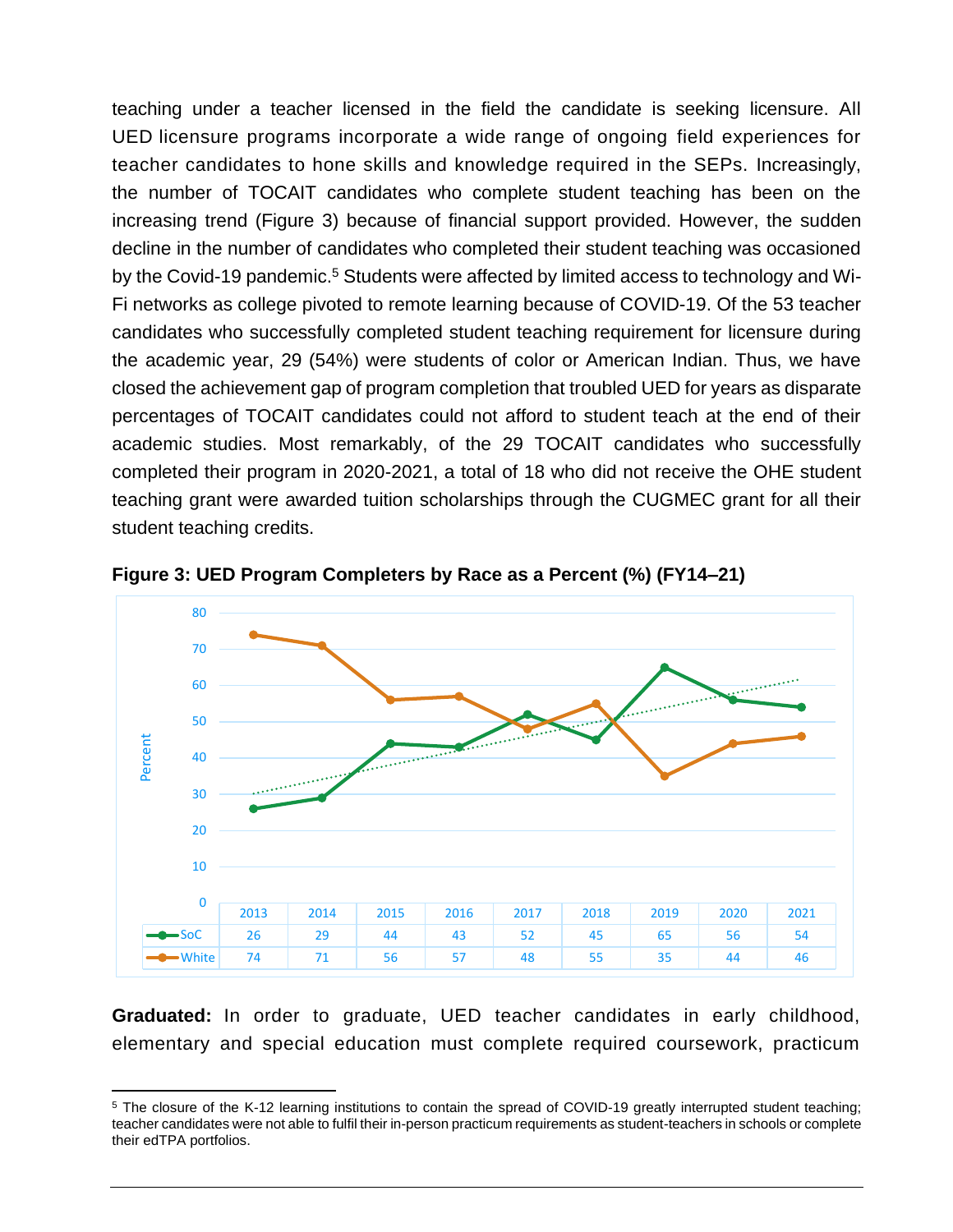experiences and student teaching while earning a minimum GPA in content and professional education coursework. Secondary candidates may either complete licensure requirements at the undergraduate level with their content major or at the graduate level after earning a bachelor's degree in their content area designed for teaching. The number of TOCAIT candidates who have graduated from UED has been growing steadily over the years (Figure 4). Notably, the number of teacher candidates of color who graduated from the program has marginally increased for the past three years. Of the 69 teacher candidates who graduated with a degree in urban teaching in FY21, 44 were TOCAIT candidates, and all of them graduated after successfully registering for their student teaching.



**Figure 4: Numbers of UED Graduates by Race, FY13-21)**

**Licensed:** Teacher candidates obtain their teacher licensure after successfully completing student teaching, submitting an edTPA portfolio for scoring and passing the Minnesota Teacher Licensing Examinations (MTLE). The UED offers support to students to ensure they pass their licensure exams.<sup>6</sup> During academic year 2020-2021, a number of teacher

<sup>&</sup>lt;sup>6</sup> Starting Spring 2018, Metropolitan State University partnered with Augsburg University to offer an intensive mathematics tutoring session to help students prepare and pass the National Evaluation Series (NES) math subtest, which is needed to receive a Tier 4 teaching license in Minnesota. The foci of the free 8-week intensive NES mathematics test prep sessions was: (i) to enhance participants' knowledge of the mathematics concepts that are covered in the NES mathematics subtest, (ii) exam taking skills and strategies, and (iii) to acclimate the participants to the NES mathematics subtest itself. Since then, we have not focused on the skills exams because those are no longer required for initial teaching licensure. Instead, during Fall 2020, UED built a website and offered six tutoring sessions to support the elementary education majors to take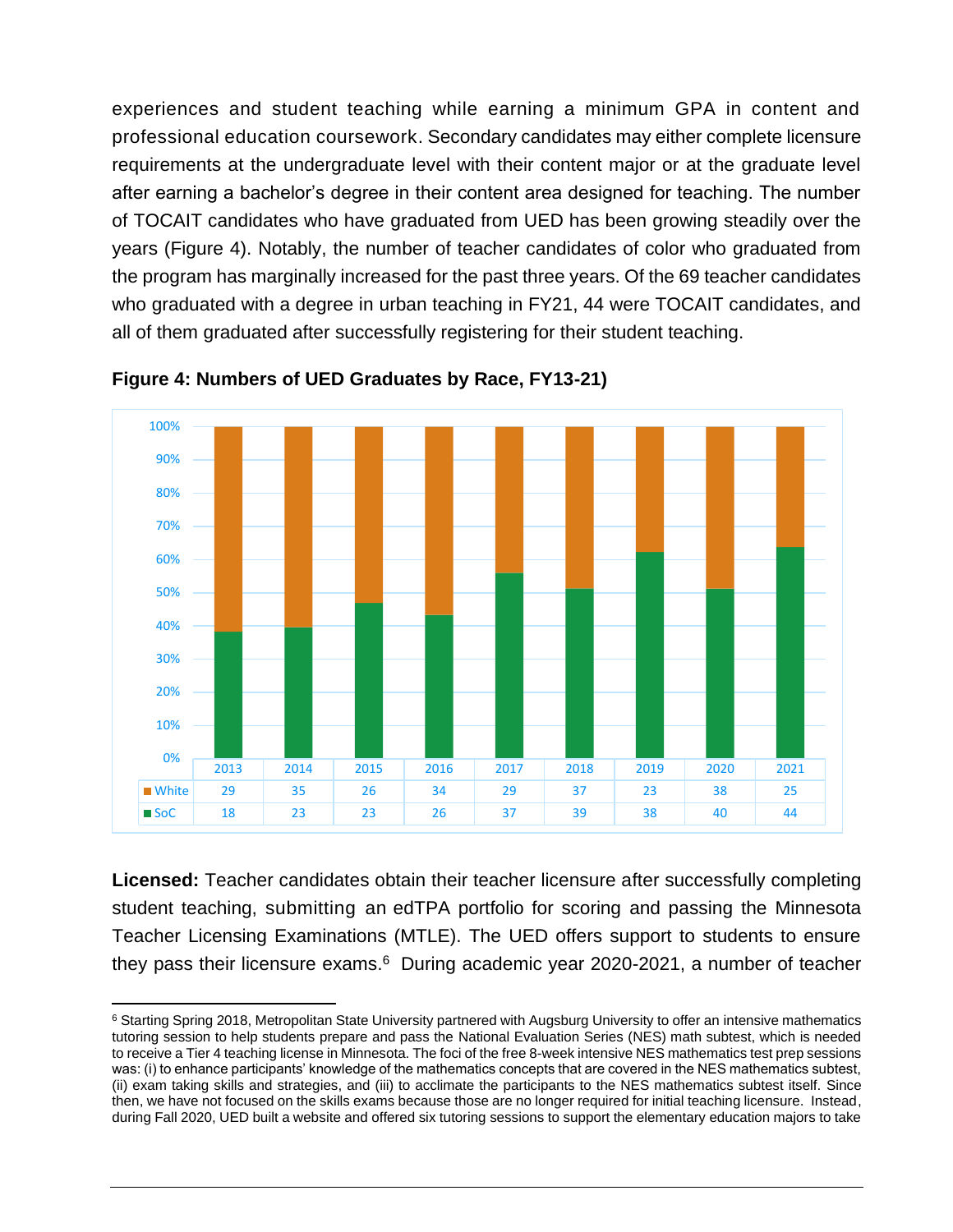candidates were not able to take their MTLE Content and Pedagogy exams as test centers were closed following the spread of Covid-19. Because of logistical challenges posed by Covid-19, PELSB issued a discretionary variance<sup>7</sup> on licensure application requirements for teacher candidates completing student teaching in the 2020-21 school year. These variance changes in licensure application requirements resulted in a dramatic increase in the number of teacher candidates who applied and obtained their Tier 1, Tier 2 or Tier 3 teacher licensure in FY21 (Figure 5). *Overall, the number of teacher candidates of color who obtained their licensure more than tripled, increasing from fourteen (14) in FY16 to more than fifty-one (51) in FY21, accounting for more than a 300 percent increase.*



#### **Figure 5: Number and Percent of Newly Licensed Teachers, FY21 by License Scope.**

and pass the MTLE content tests. We have contracted and worked with Study.com to provide free practice tests to all candidates in all licensure areas.

 $7$  Teacher candidates were not required to complete the edTPA, those who have not yet taken the required examinations could be licensed as a Tier 2 teachers if have a job offer with a Minnesota public or charter school, and those currently applying for a Tier 3 license must take and pass the appropriate MTLEs in content and pedagogy. In lieu of the edTPA, PELSB authorized teacher preparation providers to complete a teacher performance assessment for each student-teacher that includes components of planning, instruction, and assessment.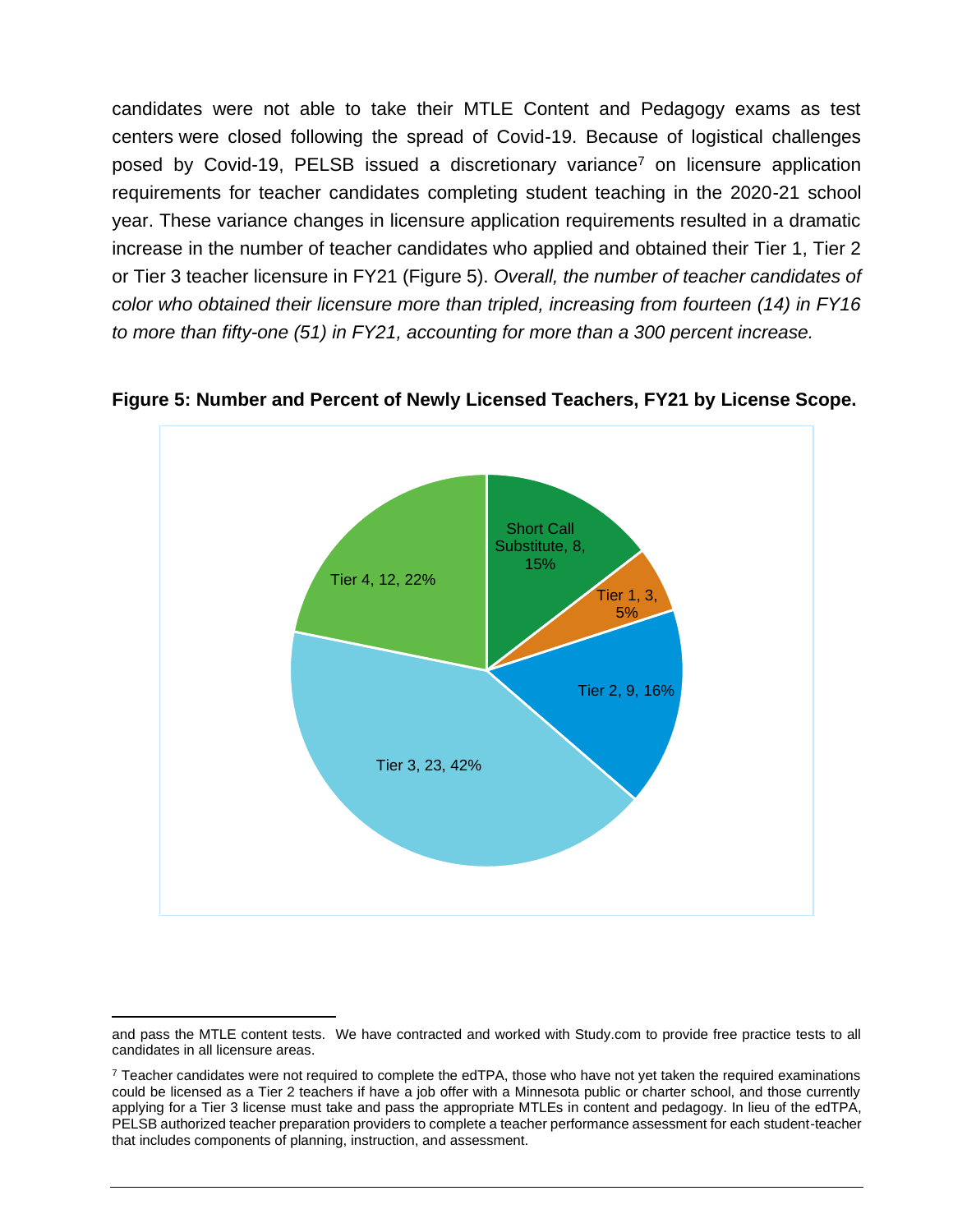**Newly Employed:** Most of the UED teacher candidates who obtain their licensure before the start of the school year get employed within the Twin Cities metro area schools. Data from PELSB show that of the 96 teacher candidates who were awarded either an initial license or added another license during the 2020-2021 academic year, 36 were employed as teacher on record during the 2020-21 school year. *More than two thirds (72%) of those employed during the 2020-21 school year were teacher candidates of color or American Indian.* This notwithstanding, we know that most of our newly licensed teachers end up becoming employed in learning institutions within the Twin Cities metro area. According to exit survey results of the 2020-2021 teacher graduates, a great majority of the UED teacher candidates plan to seek employment within the Twin Cities metro area, followed by the suburban area in Minnesota and other cities in Minnesota (Figure 6).



#### **Figure 6: Where would you consider Teaching? (n=52)**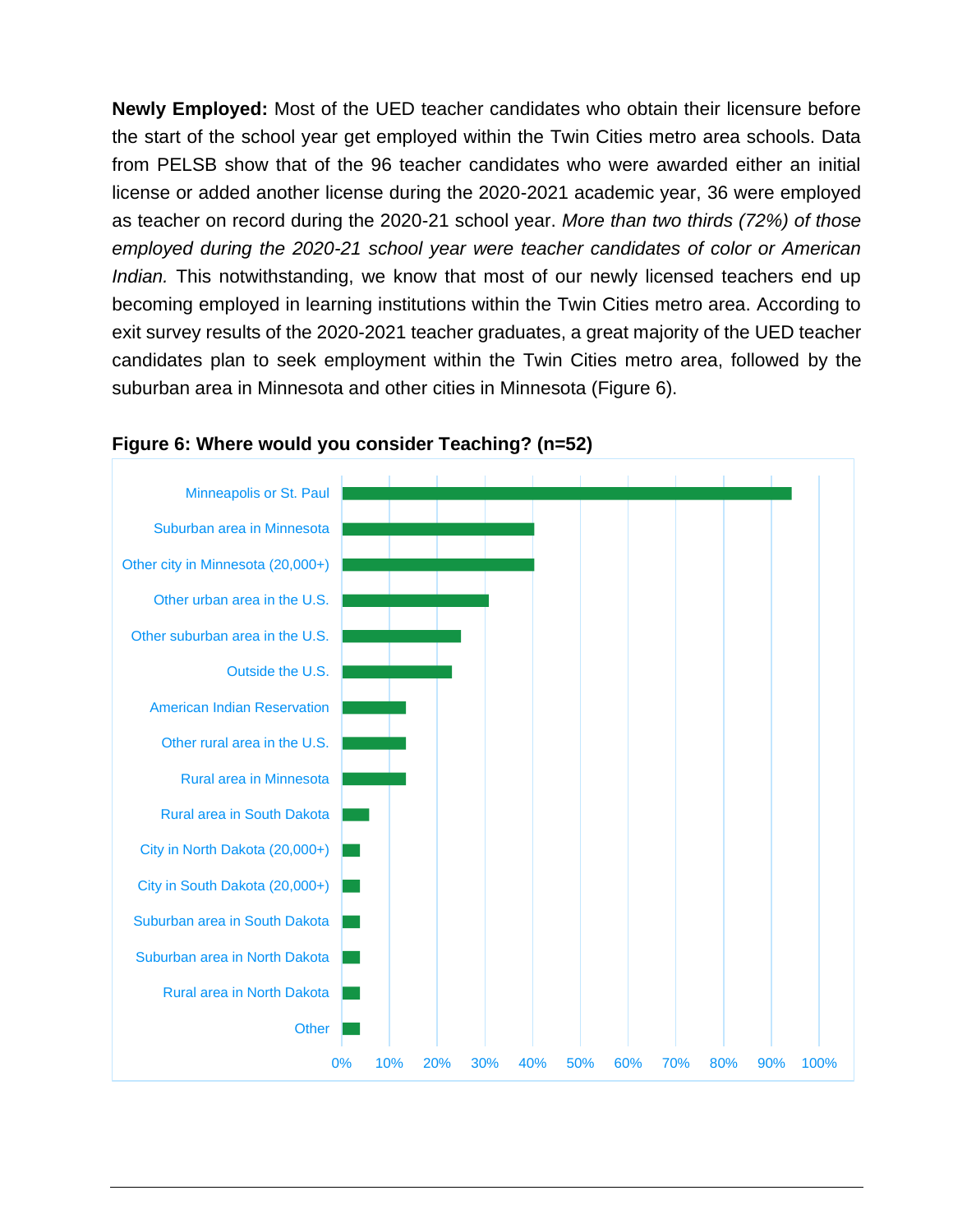## **EVALUATION OF STUDENT TEACHERS BY COOPERATING TEACHERS AND UNIVERSITY SUPERVISORS**

Minnesota teacher candidates are required to demonstrate mastery of teaching practice standards relating to knowledge, skills, and dispositions. These standards are embedded in teacher education coursework, practicum placement, and student teaching. At the conclusion of the student teaching experience, the cooperating teacher and university supervisor evaluate the student teacher's performance in the classroom using a four-point rating scale - (1) lacking, (2) emerging, (3) proficient and (4) exemplary. During the 2020-2021 academic year, both cooperating teachers and university supervisors rated the student teachers' teaching skills as proficient on average across the ten standards of effective practice (SEPs) (Figure 7). Overall, average rubric scores by university supervisors were higher compared to those of cooperating teachers in all the SEPs except two: Student Learning (standard 2) and Learning Environment (standard 5). On the other hand, the largest differences in average rubric scores between cooperating teachers and university supervisors were related to Subject Matter (standard 1) and Assessment (standard 8), and these are the areas for further continuous improvement.



**Figure 7: Overall Evaluation of Student Teaching Candidates, 2020-2021.**

#### **FEEDBACK FROM PROGRAM GRADUATES**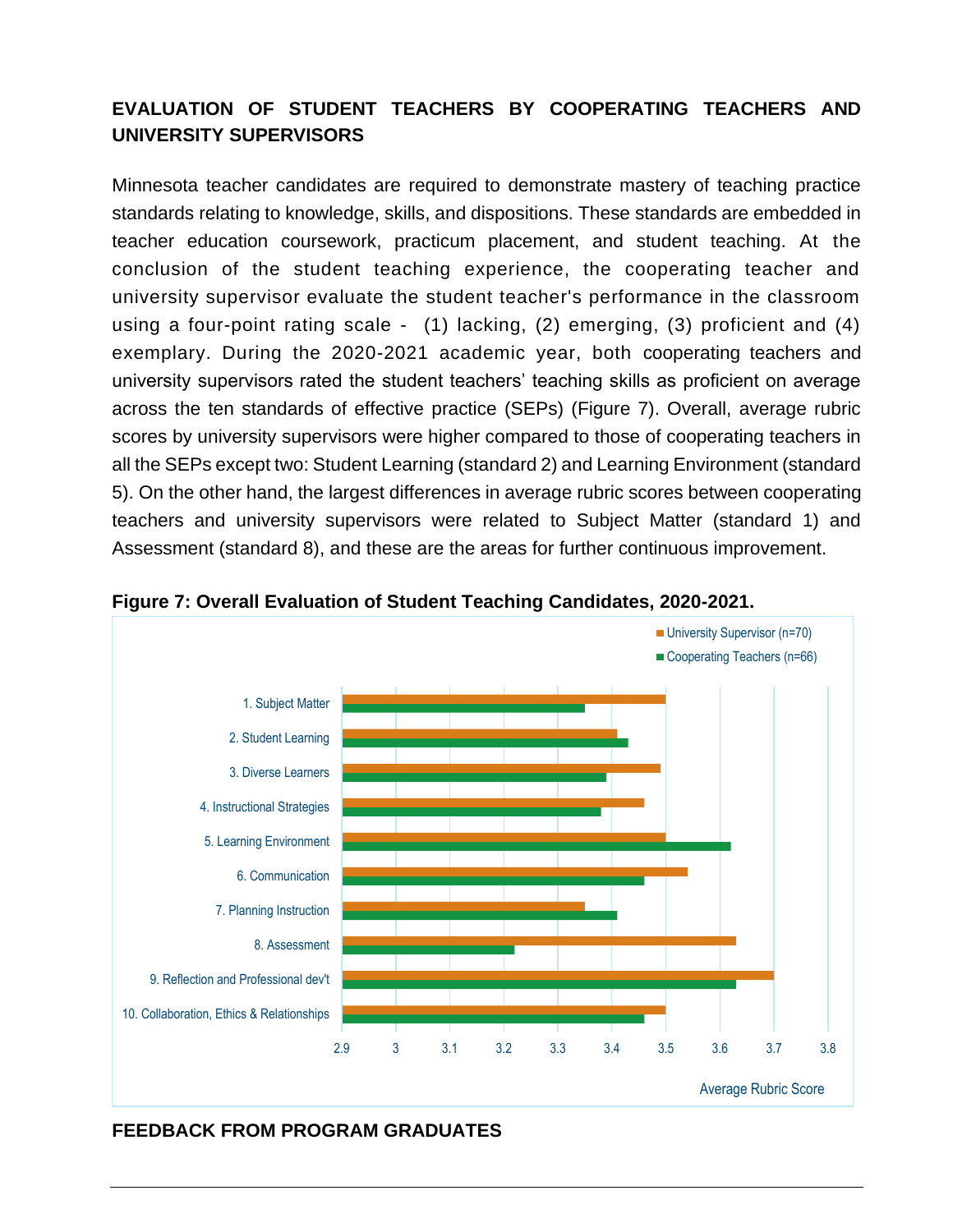Given the Covid-19 challenge experienced by school personnel, UED did implement the Exit Survey but not the Transition to Teaching Survey (TTS) and Employer Surveys during academic year 2020-2021. Results from the exit survey of graduating candidates across all teaching majors indicate the quality of the program is rated highly. Figure 8 shows the rating of the basic performance skills that students gained from the program. A combined majority of the graduating students (more than 95%) "agree" or "tend to agree" that the program equipped them with adequate skills to:

- (a) create a learning environment in which differences such as race, culture, gender, sexual orientation, and language are respected,
- (b) develop and maintain a classroom environment that promotes student engagement,
- (c) help students develop critical thinking processes,
- (d) effectively teach students from culturally and ethnically diverse backgrounds and communities,
- (e) regularly adjust instructional plans to meet students' needs,
- (f) select instructional strategies to align with learning goals and standards,
- (g) use formative and summative assessments to inform instructional practice,
- (h) use effective communication skills and strategies to convey ideas and information to students,
- (i) provide students with meaningful feedback to guide next steps in learning,
- (j) Differentiate instruction for a variety of learning needs,
- (k) collaborate with parents and guardians to support student learning,
- (l) effectively teach the subject matter in my licensure area, and
- (m) help students develop skills to solve complex problems.

The high rating indicates that UED teacher candidates are taught by outstanding faculty and learn to practice teaching under the mentorship of highly qualified cooperating teachers in our partner schools across the metro area. Areas with large room for improvement include;

- (i) differentiating instruction for gifted and talented students,
- (ii) designing long-range instructional plans that meet curricular goals, and
- (iii) differentiating instruction for students with IEPs and 504 plans.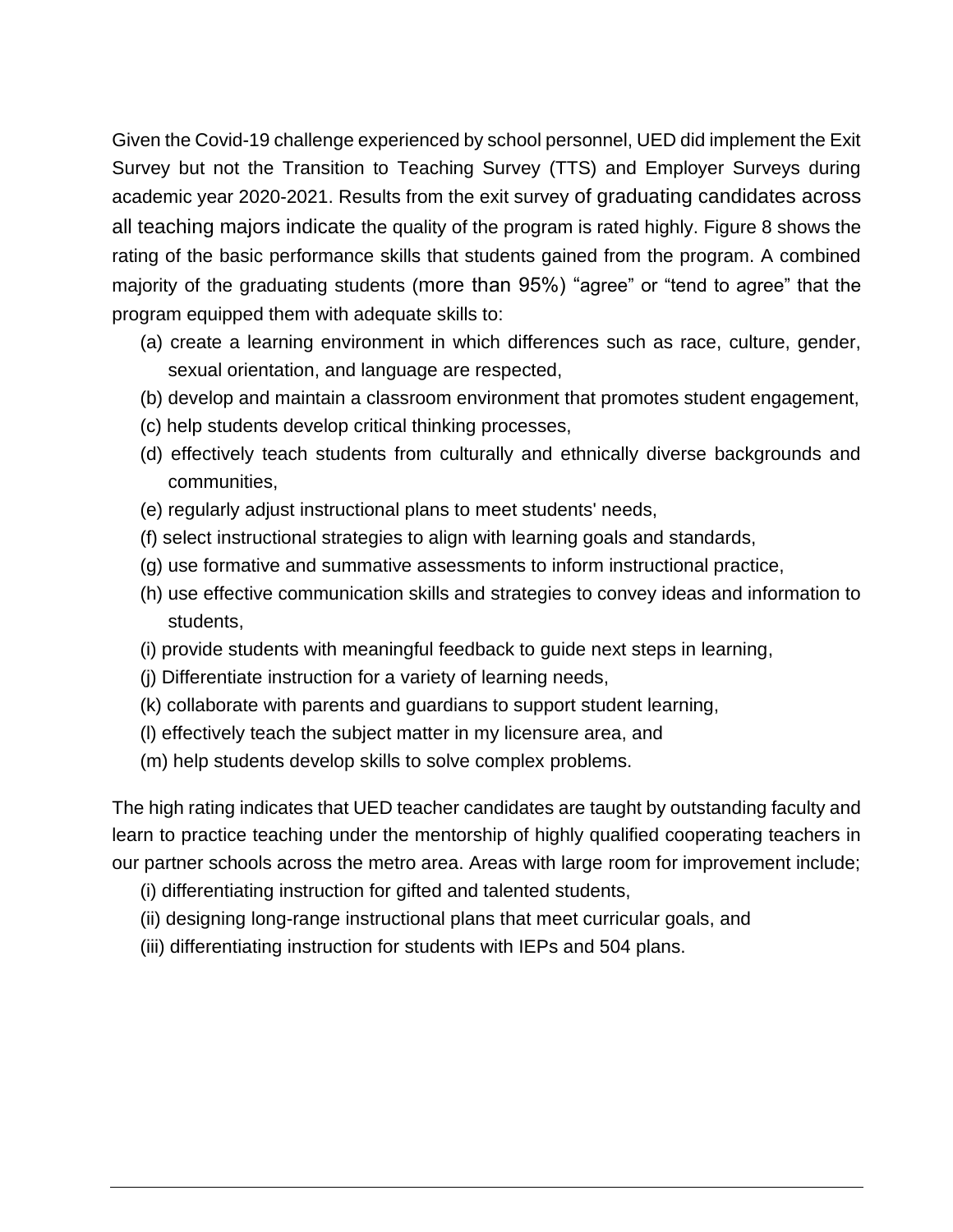

#### **Figure 8: Evaluation of UED Program by Graduating Students (n=53)**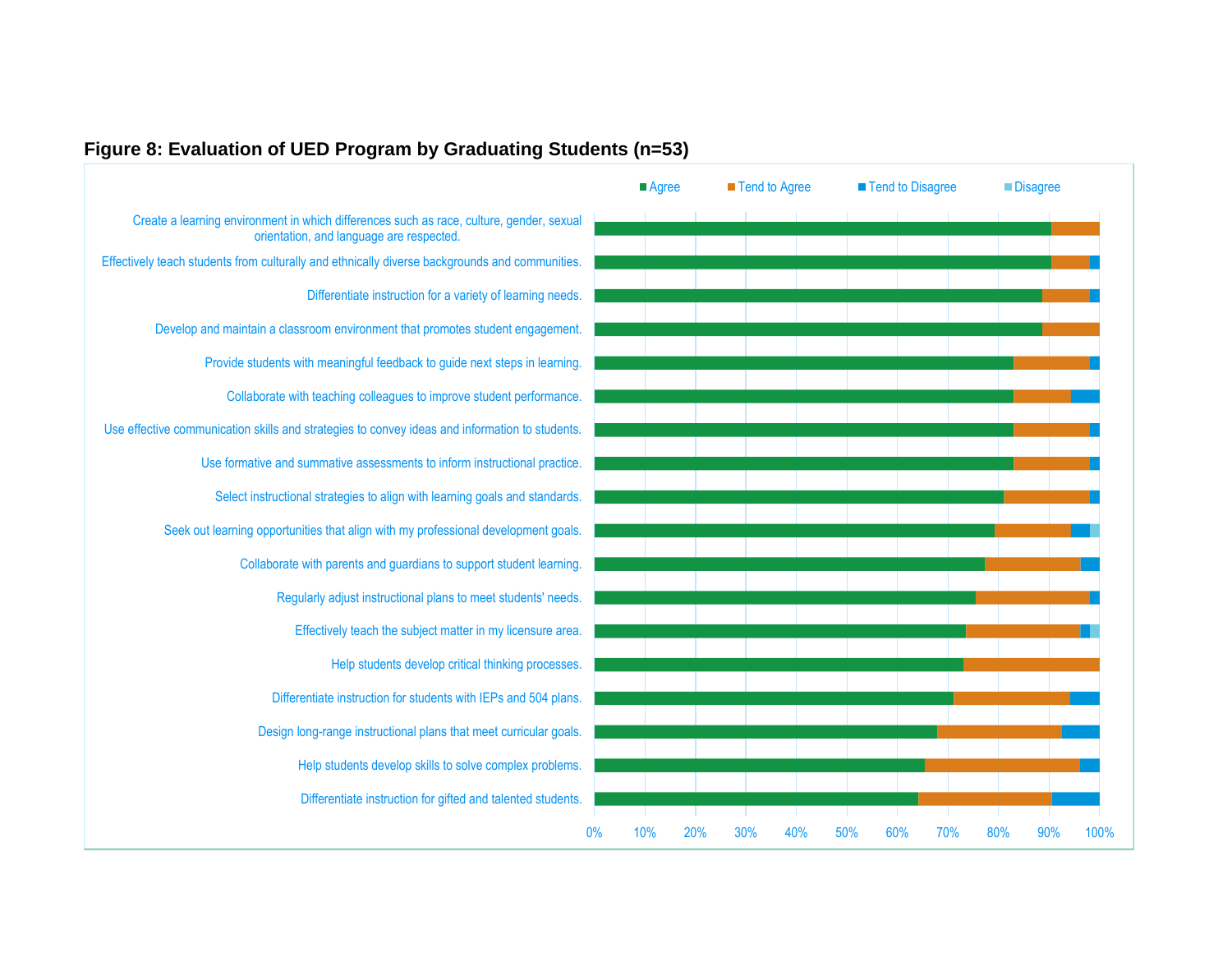#### **STUDENT EXPERIENCES IN THE PROGRAM**

The UED places a greater priority on the experience of students not only to ensure they graduate but to also have an engaged and active student base that becomes energized advocates of the program and alumni. Graduating students from the program are required to take the exit survey to assess the student's perceptions of the quality of the student learning and program effectiveness. Survey results are used for program planning. A total of 53 students who graduated from UED in 2020-21 completed the exit survey. Figure 9 shows respondent ratings on eight domains. Overall, a combined majority (90% or more) of the students reported that they were either "very satisfied" or "satisfied" with the quality of the program across the eight domains. More than 50 percent of the respondents indicated that they were "very satisfied" with the student teaching placement sites, quality of field practicums prior to student teaching, student advising, coherence between coursework and field practicums, and quality of instruction in EDU prefix courses. Broadly speaking, a high percentage of graduating students rating UED as effective in preparing students in each of these areas speaks to a well-designed curriculum, effective teaching practices, and quality of student services offered. The areas in which the graduating students most likely expect the UED to increase its emphasis are integration of technology into the program, balancing theory and practice in courses, quality of instruction as well as academic and professional advising.

## **Figure 9: How satisfied were you with the following aspects of your Teacher Preparation Program? (n=53)**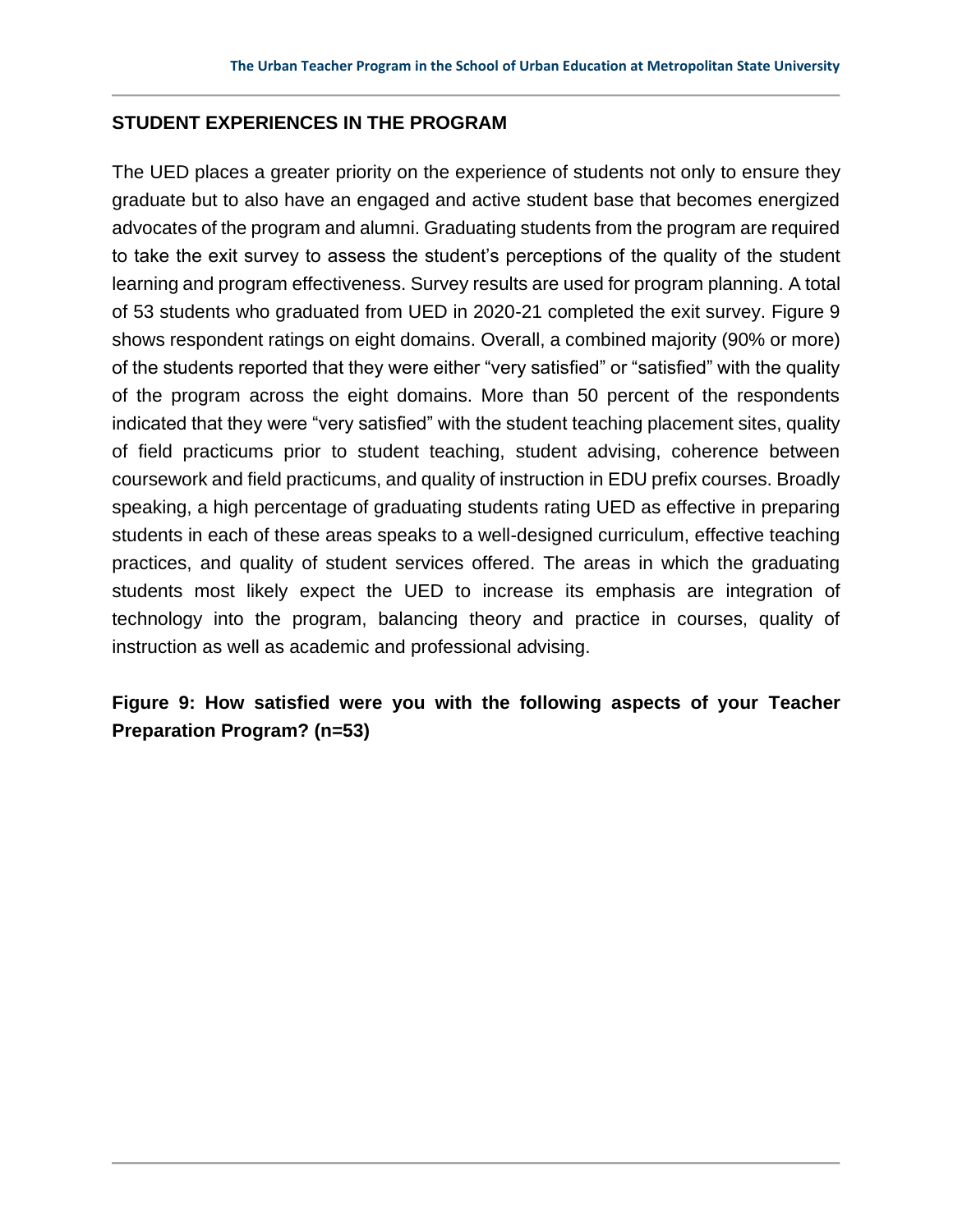

On the other hand, the graduating students were asked if they would recommend their teacher preparation program to another prospective teacher. *An overwhelming majority (93%) of the respondents indicated that they would recommend the School of Urban Education to a friend or colleague interested in becoming a teacher.* The high expression of confidence in the program is a key pointer that UED effectively produces high-quality educators who enter the classroom well prepared to improve student learning and contribute toward narrowing achievement gaps for historically underserved students. Below are a sample of verbatim students' reasons for recommending UED to prospective teacher candidates:

- Because all the teachers were very helpful.
- All of my advisors were pleasant to work with. Also, this education program really aims to prepare teacher candidates on how to teach students of color.
- Great teachers that help you step by step.
- The urban education program focuses on creating an inclusive classroom for all students and families.
- Great experience with students who look like me.
- Student teaching is a wonderful experience. I have learned a lot. Metropolitan is a valuable school.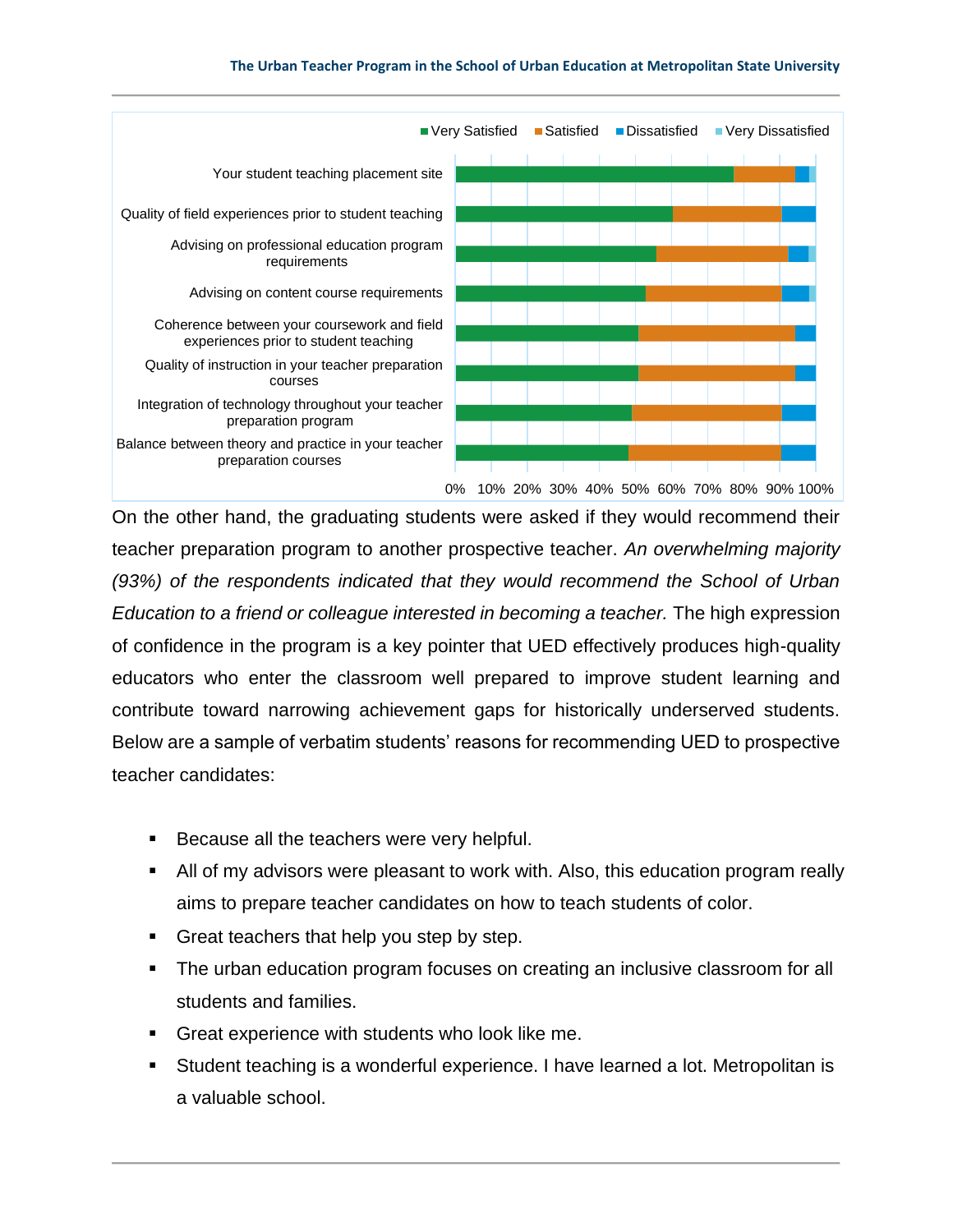- I like the diverse approach to learning that Metro always tries to put in place. We are all working to improve, but at least they try.
- I would recommend the Metro State program because it is flexible, community based & affordable.
- Diverse and adaptable to a working schedule
- All of the staff and professors are amazing.
- It is a great program that focus in Urban learners.
- **The cultural competency offered in this program was unlike any other.**
- **■** It is very affordable and diverse.
- Affordable program dedicated to improving urban education.
- Because teacher education program at Metro provide adequate teaching/learning strategies and resources.
- Overall, I had a good experience with professors and field experience the thing that makes it is the student body even though there is no cohort you learn from a wide range of prospective teachers and I also like that faculty are or have been teachers.
- **The program is amazing, it relates to what is happening now in our world. I love** that we learn from a multicultural perspective and that we learn how to actively be an anti-racist teacher.
- Metropolitan State University does an amazing job equipping teachers with the skills to be culturally responsive educators!
- **.** This is a great program! I love that the program really supports students regardless of where they are coming from.
- **EXEDENT Affordable, flexible, and focused on Urban students and learning.**
- The cooperating teacher that I taught with was flexible and supportive.

## **CONCLUSION**

### **Summary of Program Strengths**

• The number and percentage of students of color or American Indian enrolled in the UED have been on the increase when compared to enrollments in teacher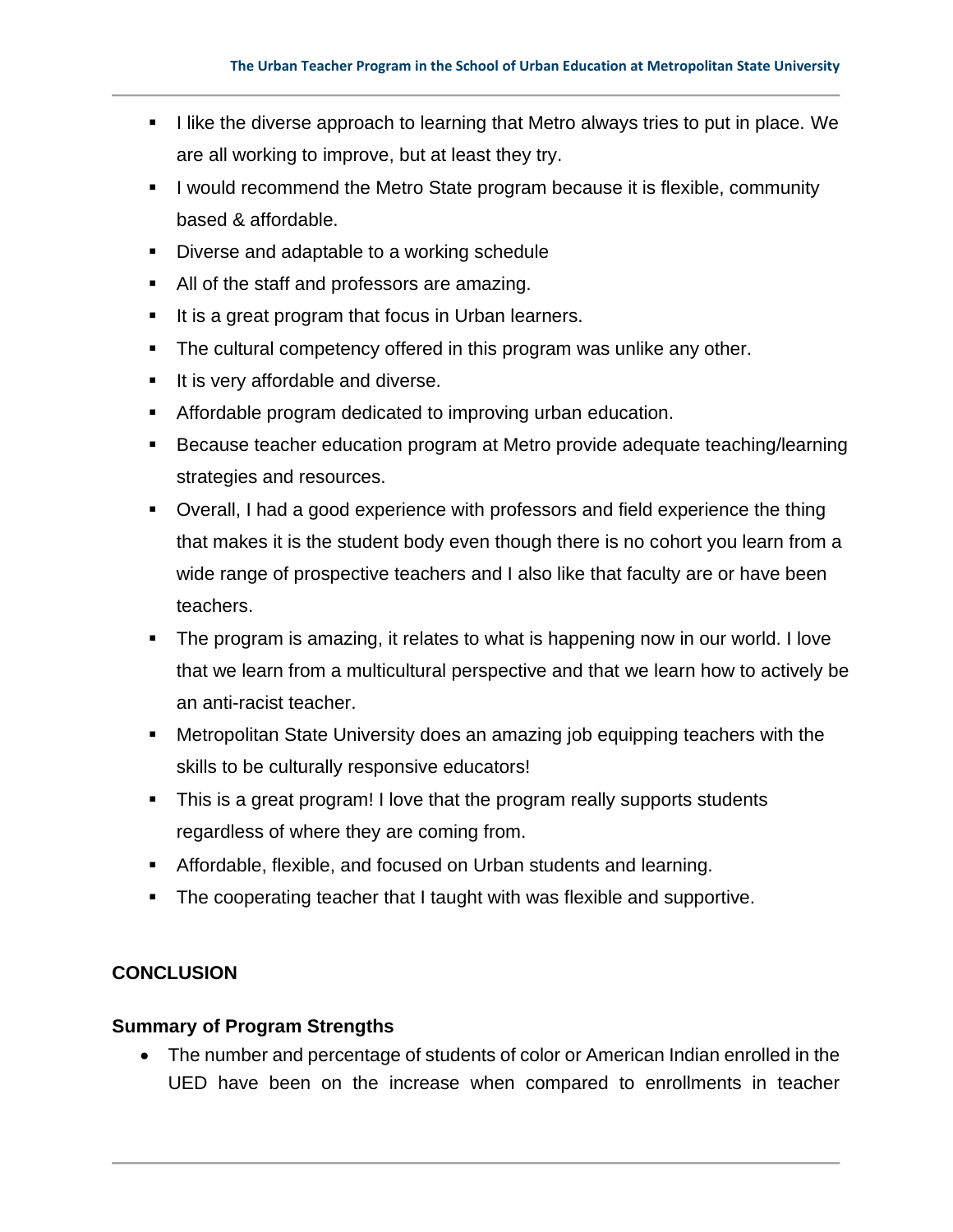preparation programs at private and public colleges and universities within the state.

- Through concerted efforts, UED has been slowly closing the graduation and licensure gap between students of color or American Indian students and white students.
- The diversity of the student body readily provides an environment that prepares teachers to work with ALL learners, not just those white, middle-class children for whom our schools were built.
- The focus on urban education, and the consistency throughout the program.
- The cost is more affordable than most institutions
- The predominance of evening course scheduling is accommodating to working individuals, parents, etc.
- Majority of faculty and support staff are people of color from a variety of racial and ethnic groups and with diverse backgrounds, but are also very knowledgeable, encouraging and informative and provide a hands-on aspect of the teaching program.
- Early and ongoing field experiences including Student Teaching only in urban settings is another strength of the program. Practicum and Student teaching experiences provide teacher candidates with opportunities to learn about teaching and help reduce anxiety among those entering the profession in what are often challenging school environments. Cooperating teachers help teacher candidates to apply their theoretical knowledge into practice and evaluate their strengths and weaknesses before they start the teaching profession.
- Because of its diverse student population, the program has attracted grant funding. Recently, UED was awarded the Collaborative Urban and Greater MN Educators of Color (CUGMEC) grant to support efforts to recruit, retain, and induct teacher candidates who are of color or who are American Indian. All TOCAIT students were awarded tuition scholarship to cover for enrolled credits. In addition to tuition scholarships, candidates who did not receive the state teacher candidate grant were awarded tuition scholarships for all student teaching credits. At the end of 2021, UED also received a generous \$1 million donation from a benefactor to support TOCAIT recruitment, retention and program completion. Furthermore, several school districts have written Metro State's School of Urban Education into their applications for Grow Your Own (GYO) state grants as the place for their BIPOC non-licensed staff to earn licensure.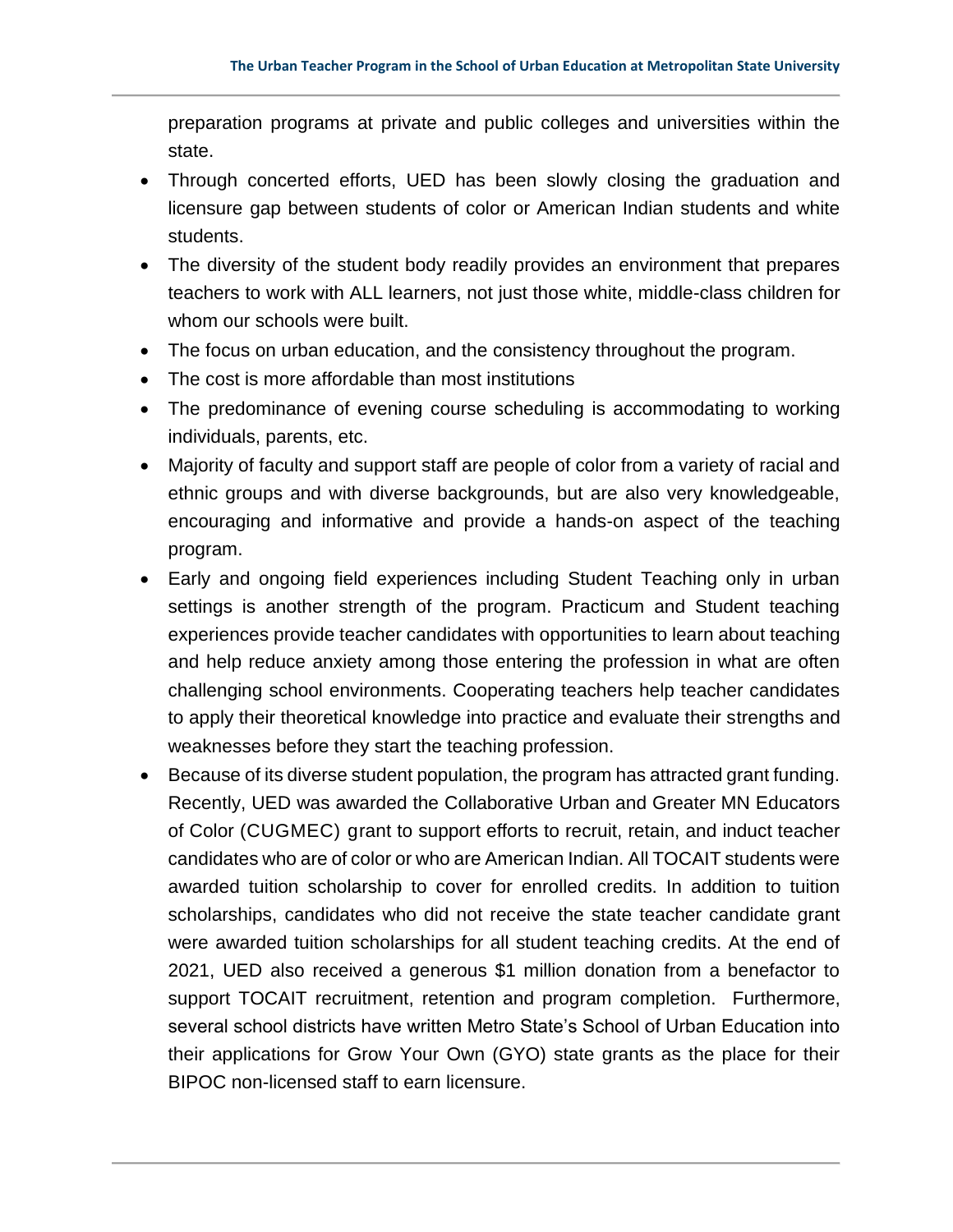#### **Way Forward**

Metropolitan State University and the UED have made a concerted effort to attract, prepare and retain an increasing number and percentage of teachers of color and American Indian teacher candidates. Today, UED is under immense pressure to increase enrollment, manage costs, and maintain growth—all while enrollments in education courses and programs are plummeting throughout the state. Developing and implementing policies for sustained support systems for the UED will go a long way to increase the number and percentage of teachers of color and American Indian teacher candidates thus ensuring all students within the Twin Cities metro area have more equitable access to effective and racially and ethnically diverse teachers who reflect the diversity of students. In the end, state policy changes and increased investments that support teacher preparation programs and their respective teacher candidates who are of color and American Indian are needed to establish a more engaging context where all learning environments can better support student teachers and colleges of education on the pathway to developing a more collaborative schooling environment.